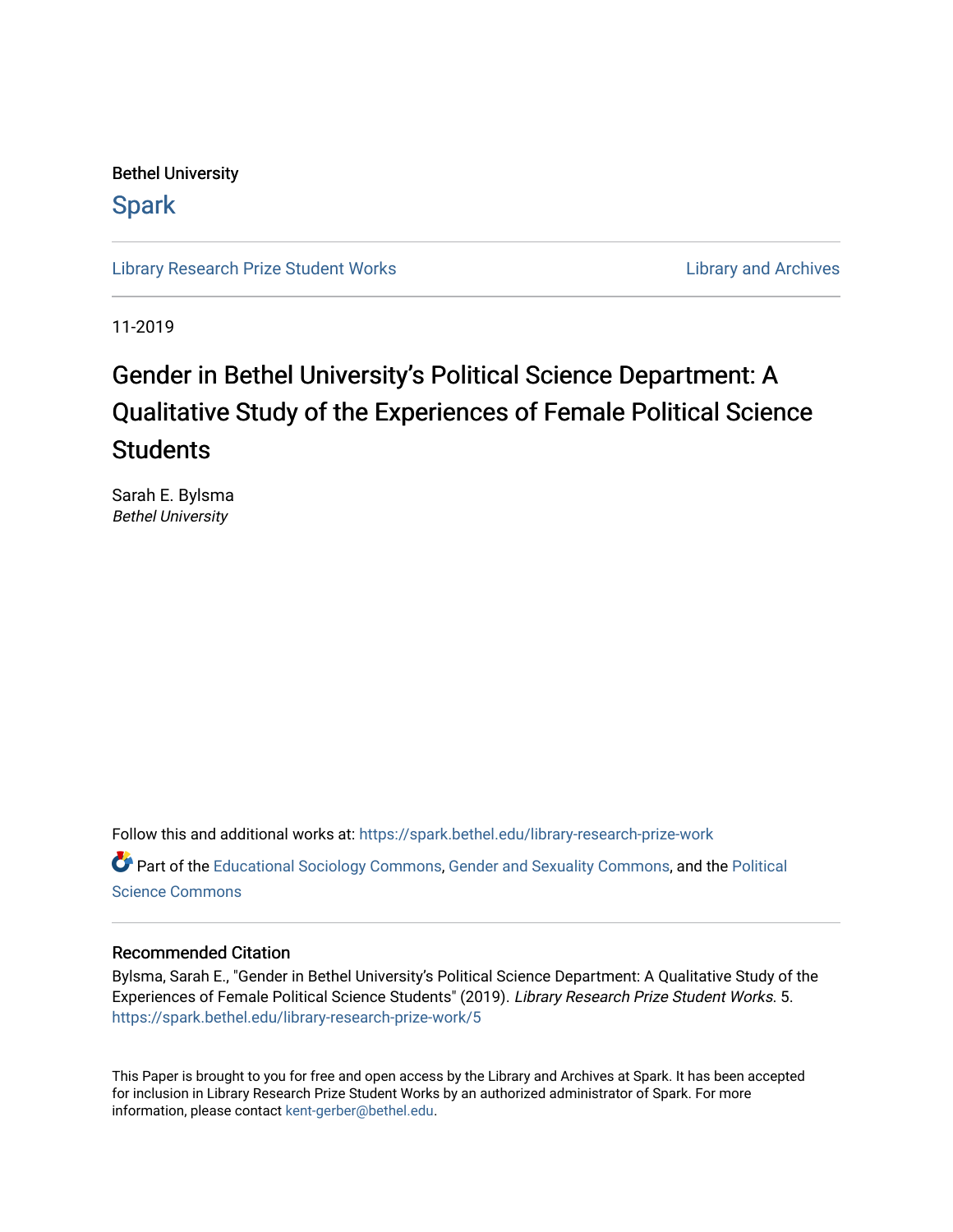Gender in Bethel University's Political Science Department: A Qualitative Study of the Experiences of Female Political Science Students

Sarah E. Bylsma

Dr. H. Schreck

SOC350

May 2018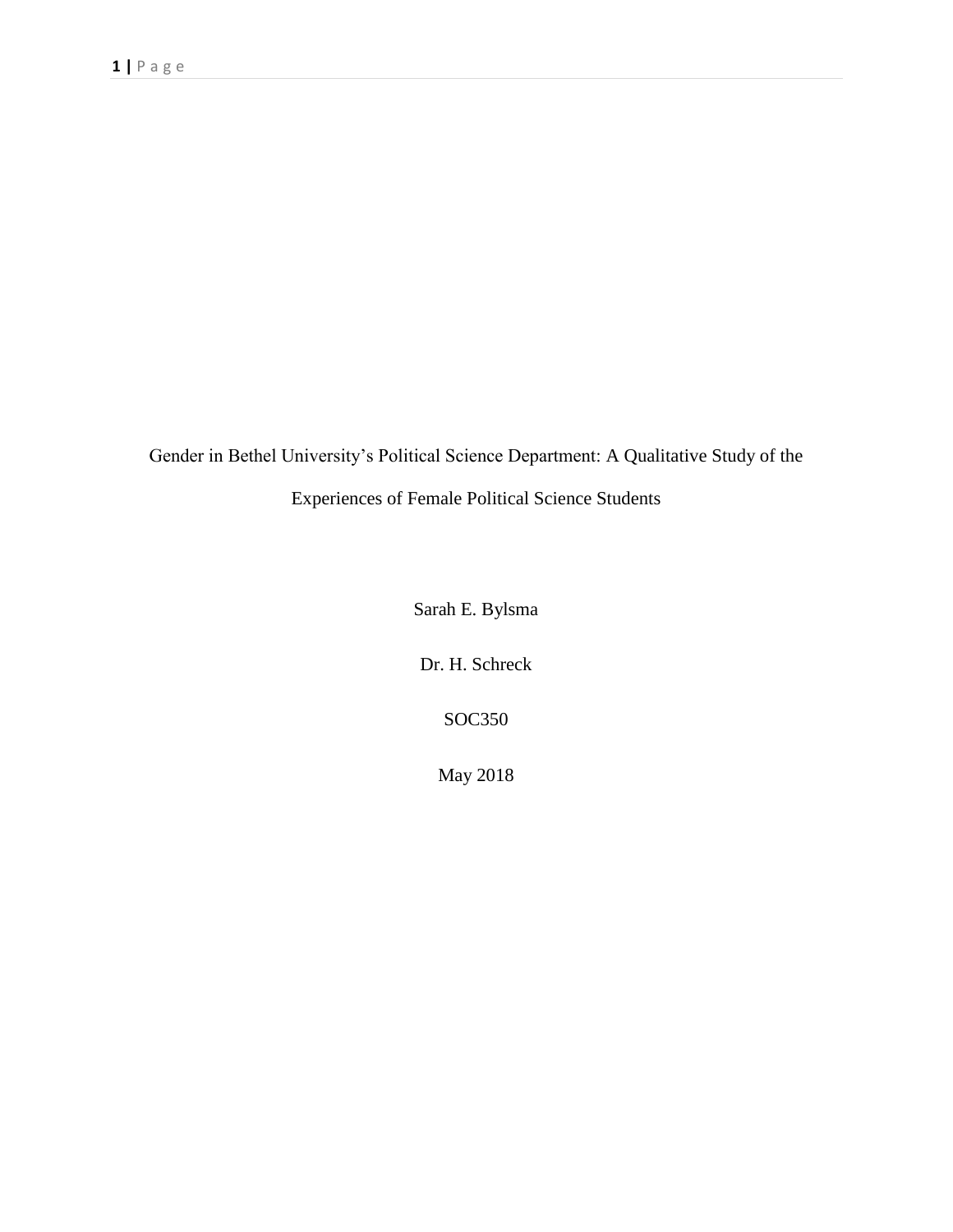# **Introduction**

In one political science class I took recently, I noticed some interesting behaviors among myself and my classmates. I initially observed that most of the women were sitting on one side, while most of the men were sitting on the other; my initial thought was "this is typical of Bethel," but then I began to thing more critically about what I was observing, and I noticed some other behaviors. For example, I picked my spot according to where I wanted to sit, and then other students began to sit around me, and all those students were men. For small group discussion, I was in a group with four men. In this group, if we had to take notes or write on the board, all but once I was the group "scribe"—supposedly because I had the neatest handwriting. Now, I am trusting that none of my classmates were maliciously trying to relegate me to a secretarial position, but that is essentially what happened, and none of us realized it or questioned it myself included.

This situation got me thinking about the role that gender plays in politics, and this course gave me the opportunity to closely examine how gender may be playing a role in the Political Science Department at Bethel. Currently, Bethel has no female political science professors, despite intentional efforts to look for female candidates during the most recent hiring process. Statistically speaking, the Political Science Department, which consists of three majors: Political Science, Business and Political Science, and International Relations, is comprised of 45% female students and 55% male students; the average between Fall 2009 and Fall 2017 is 49% female and 51% male. So, although almost half of students in the department are female, the faculty does not reflect that. (Note that the above data does not fully account for variables such as undeclared but pursuant majors, adding or dropping the majors, it just gives basic, cold numbers.) Gender parity is a prolonged and serious issue in political science, political science departments, and the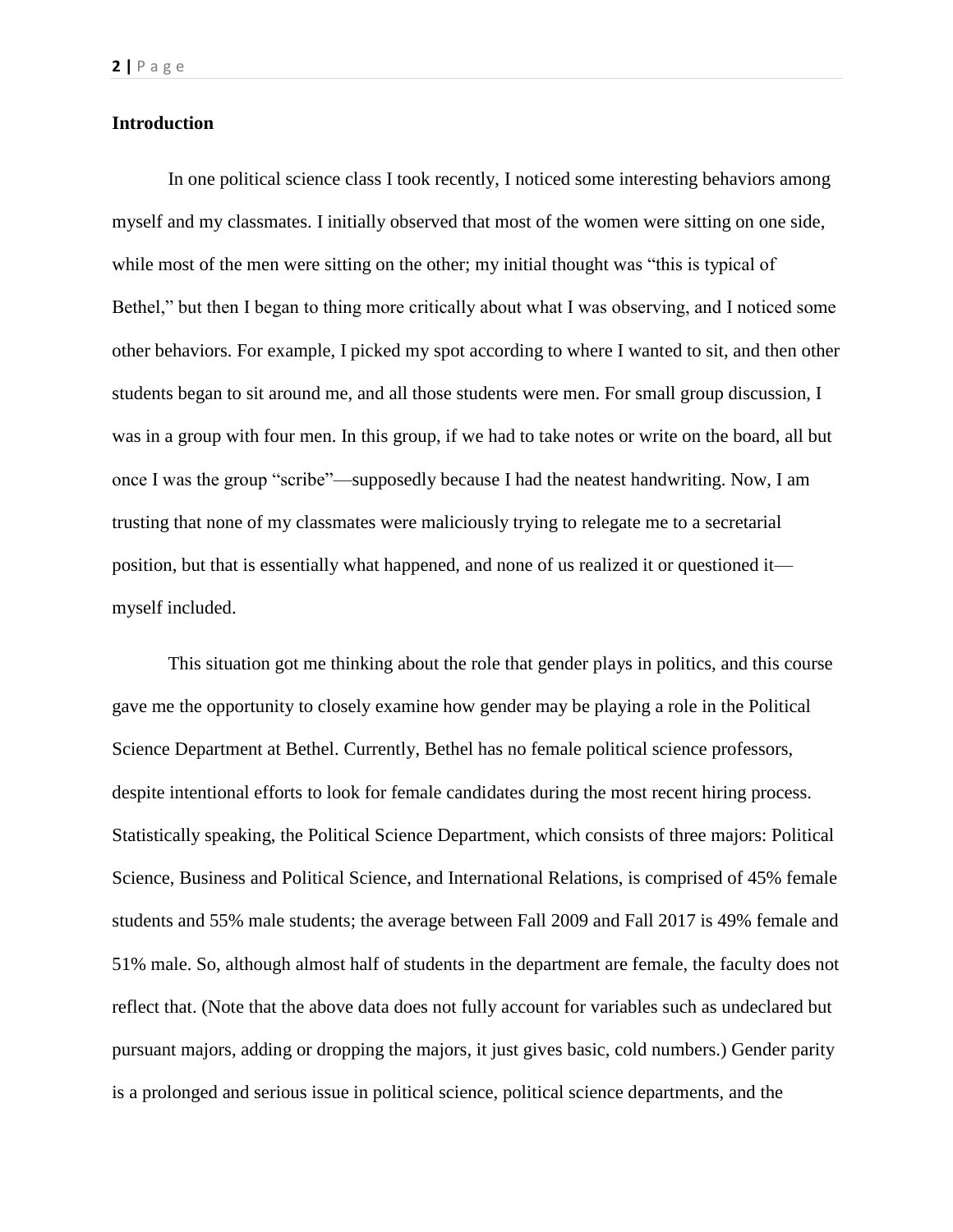political arena throughout the United States. This begs the question: where does Bethel fit into this? The intention of this paper is not to be a diatribe against Bethel's Political Science Department, but to explore how gender affects the department.

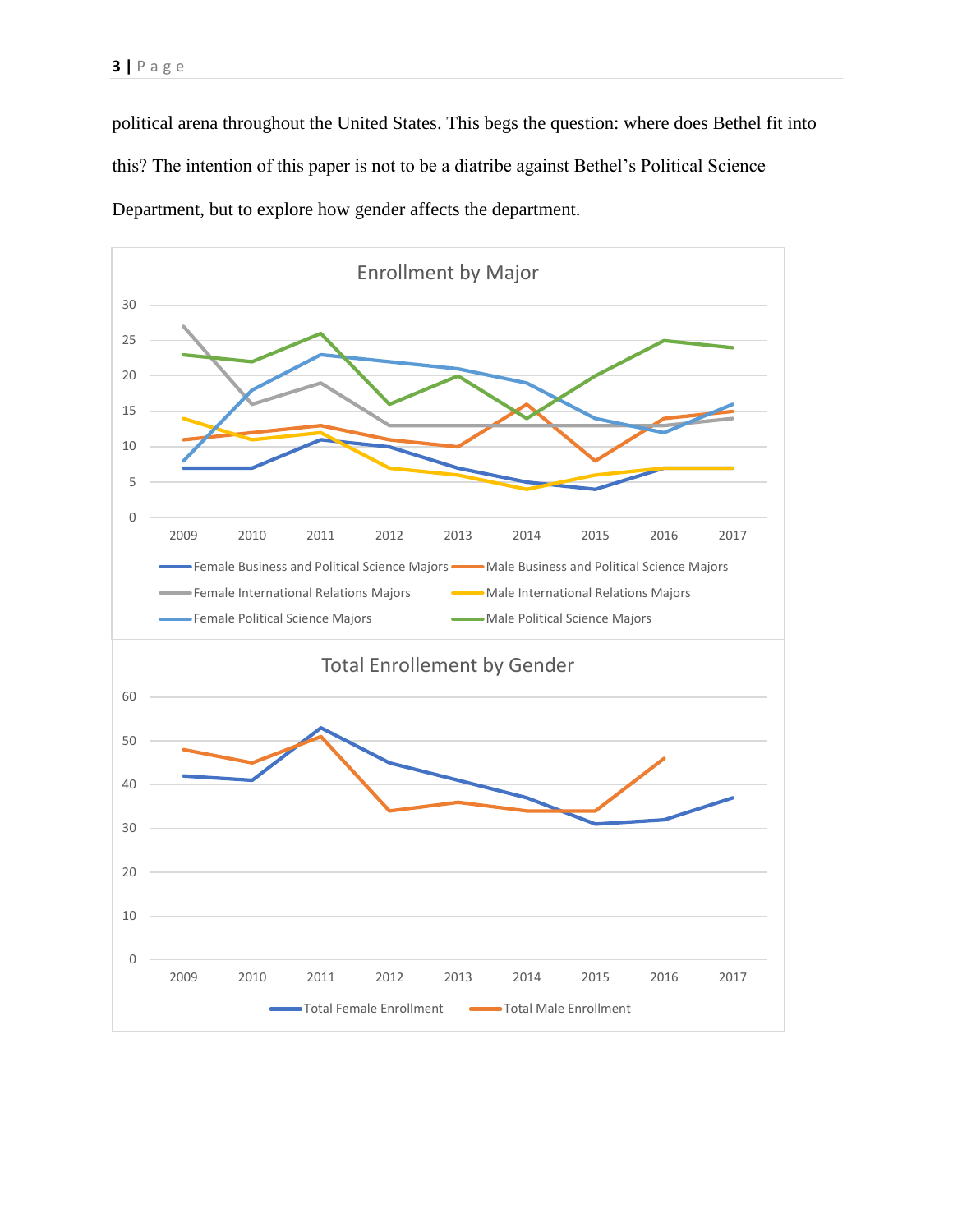This paper will explore a survey of literature pertaining to women in political science and politics, the results of my observations and findings, and the implications and conclusions thereof. The main questions I seek to answer are as follows: Is there gendered cultural behavior occurring within the department? If so, what is the nature of this behavior? What are the experiences of female political science students here at Bethel?

# **Literature Review**

Through a survey of relevant literature, some common themes that emerged were marginalization, mentorship (or the lack thereof), gender imbalance, the "Leaky Pipeline," and gender socialization. These themes were taken from literature that generally addressed postgraduate students or women in politics. These themes inform my research in that they study, describe, and explain factors and events that are also occurring here at Bethel to certain degrees. If nothing else, the Political Science Department at Bethel is one part of an extensive web in the world of American political science, an area which still does not fully reflect demographics, and where women face structural challenges to success.

Bethel is not in isolation in this area; more men teach political science than women, hold senior positions, publish, are cited and assigned, run for office and get elected—despite women constituting roughly half the population. Through a survey of diverse literature, I examine a variety of sub-topics to inform the rest of my research about the experiences of female political science students here at Bethel.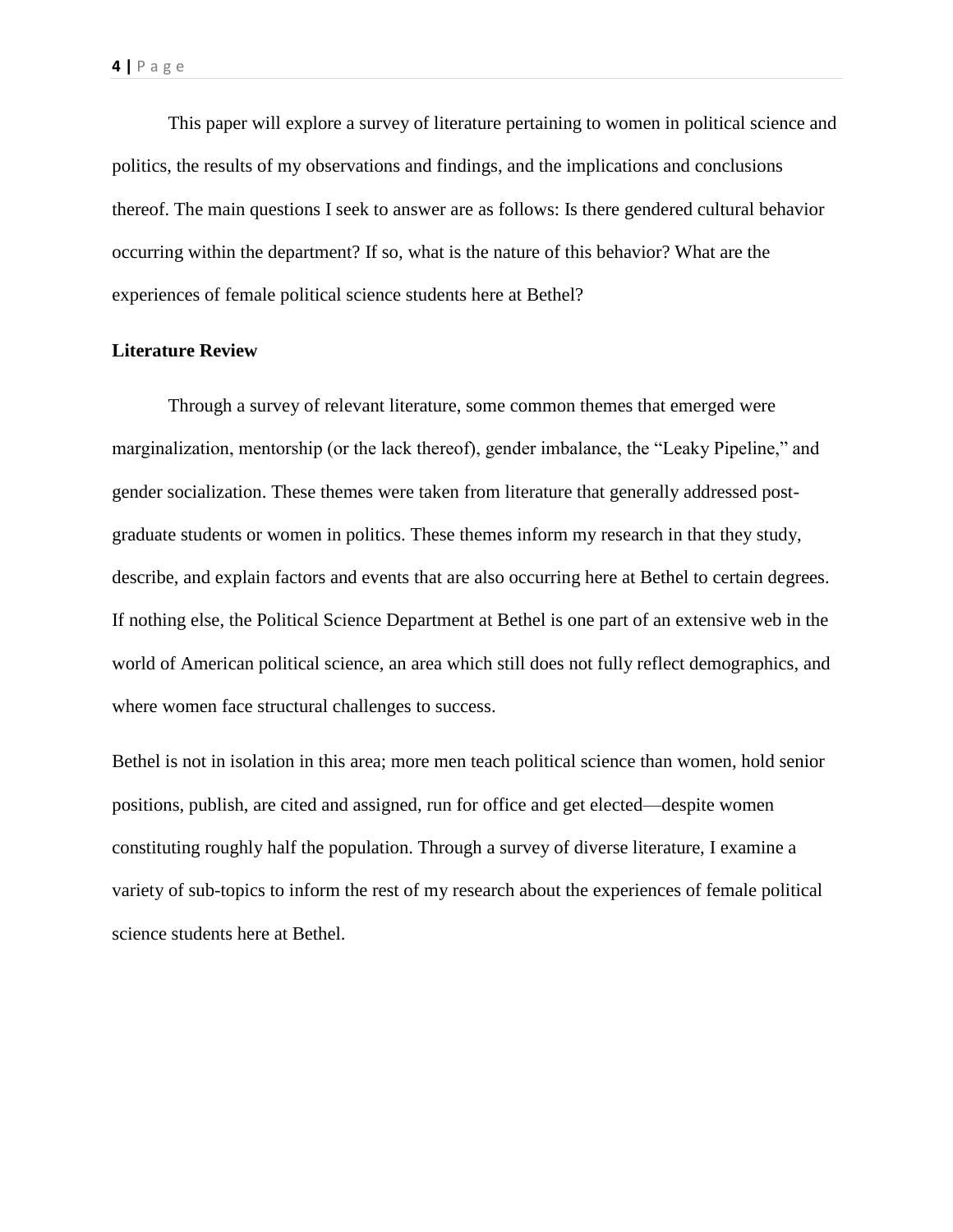On the macro level, there is a "leaky pipeline" for women in political science and politics.<sup>1</sup> This means that female political science students have fewer female role models in the upper echelons of political science and politics to look up to and see themselves occupying those positions in the future.<sup>2</sup> When more women are voices in the field of political science or as politicians, more women elsewhere will be on a better footing as well.<sup>3</sup> There are factors that are contributing to this, and this research and literature review will explore some of those factors.

The first area to look at is role models and mentorship. Research suggests that "female instructors do positively influence course selection and major choice in some disciplines, thus supporting a possible role-model effect."<sup>4</sup> Some of this occurs in the lack of citation assignment of female authors as well.<sup>5</sup> "According to citation-based measures, very few women are intellectual models or leaders."<sup>6</sup> Under-citation and under-assignment has other negative repercussions for women in the field because it stalls their reputational growth which perpetuates gender inequalities, but in this particular area, it subliminally tells female students that there are not women already in the field and actively contributing, which may deter some women from pursuing a career in political science, if they anticipate they will be an outsider.<sup>7</sup> Fewer female role models and leaders also means that fewer women serve as "gatekeepers" into the field,

 $\overline{\phantom{a}}$ 

 $1$  Eric P. Bettinger and Bridget Terry Long, "Do Faculty Serve as Role Models? The Impact of Instructor Gender on Female Students," *The American Economic Review*, 95, no. 2 (2005): 152.

<sup>2</sup> Ibid., 153-154.

<sup>&</sup>lt;sup>3</sup> Michele Swers, "Understanding the Policy Impact of Electing Women: Evidence from Research on Congress and State Legislatures," *PS: Political Science and Politics* 34, no. 2 (2001): 218.

<sup>4</sup> Eric P. Bettinger and Bridget Terry Long, "Do Faculty Serve as Role Models? The Impact of Instructor Gender on Female Students," *The American Economic Review*, 95, no. 2 (2005): 153, 156.

<sup>&</sup>lt;sup>5</sup> Jane Lawrence Sumner, "The Gender Balance Assessment Tool (GBAT): A Web-Based Tool for Estimating Gender Balance in Syllabi and Bibliographies," *PS: Political Science and Politics*, 51 no. 2 (2018): 396.

<sup>&</sup>lt;sup>6</sup> Jill Vickers, "Can We Change How Political Science Thinks? 'Gender Mainstreaming' in a Resistant Discipline." *Canadian Journal of Political Science*, 48, no. 4 (2015): 761.

<sup>&</sup>lt;sup>7</sup> Jane Lawrence Sumner, "The Gender Balance Assessment Tool (GBAT): A Web-Based Tool for Estimating Gender Balance in Syllabi and Bibliographies," *PS: Political Science and Politics*, 51 no. 2 (2018): 396-399.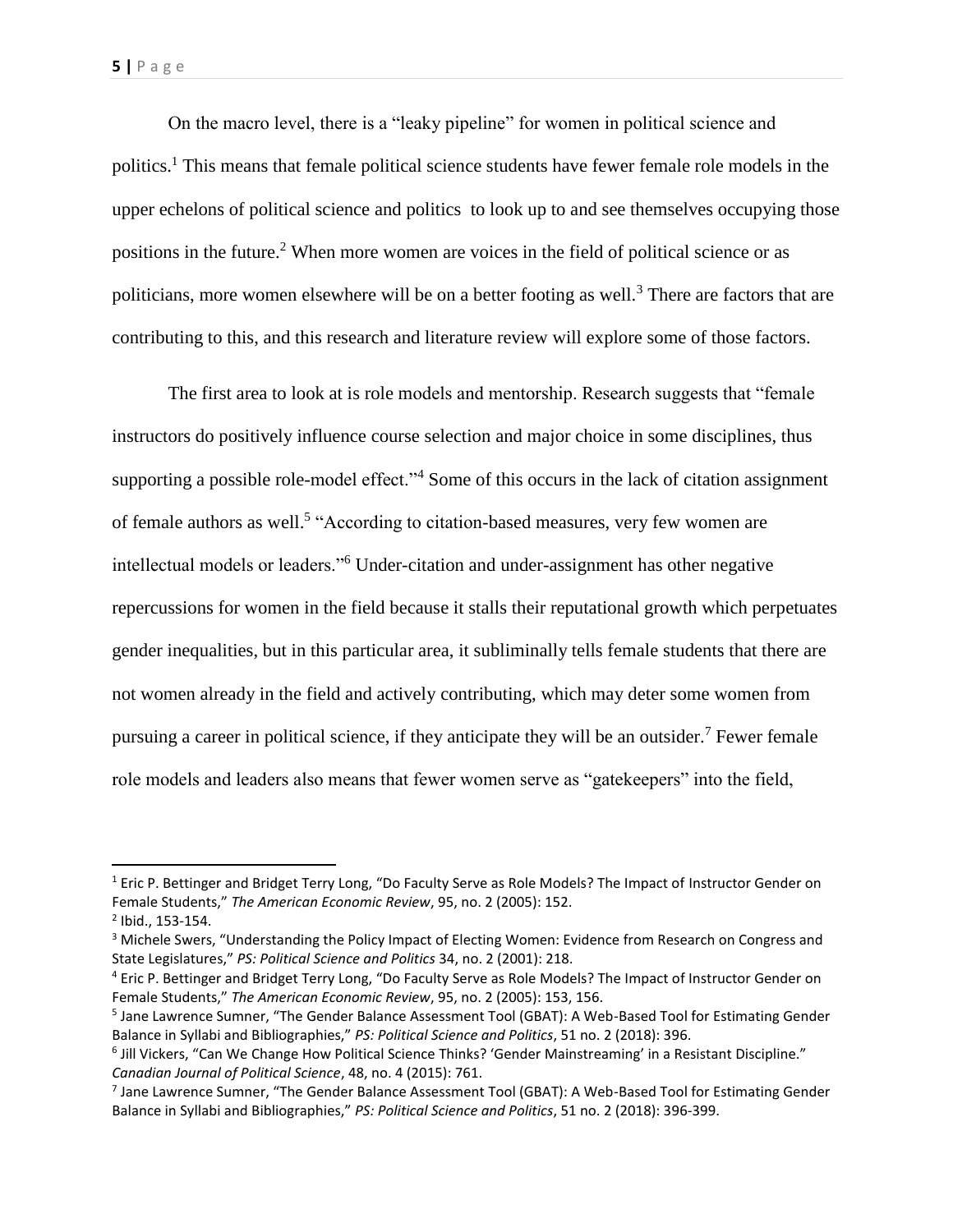which can also limit the access and success of future women.<sup>8</sup> "If the current rate of progress is maintained, it will not be until the late 2030s that the percentage of female academics in political science is comparable to the percentage of female undergraduate students."<sup>9</sup> The "leaky" pipeline" is less leaky than before, but women still have a long way to go,  $^{10}$  and one way to do this is to provide mentorship and encouragement.<sup>11</sup>

A second area of significance is gender stereotypes and socialization, and gendered institutions. Men and women view politics differently, $12$  and men and women are socialized differently.<sup>13</sup> More attention needs to be given to the role of gender in political institutions.<sup>14</sup> Gender can be defined "as a set of social norms based on accepted ideas and practices about femininity and masculinity; norms that can be, but are not necessarily, aligned with and assigned to women and men. How men and women situate themselves in relation to masculine and feminine institutional norms is a dynamic political process."<sup>15</sup> Gender is embedded in political institutions through ongoing practices, value and expectations of appropriate behavior. The products of these institutions—laws, policies, and rules—are imbued with these internal values and come to shape societal norms and expectations that are then reflected back on to institutions;

 $10$  Ibid., 143.

 $\overline{\phantom{a}}$ 

<sup>8</sup> Jill Vickers, "Can We Change How Political Science Thinks? 'Gender Mainstreaming' in a Resistant Discipline." *Canadian Journal of Political Science*, 48, no. 4 (2015): 747.

<sup>&</sup>lt;sup>9</sup> Stephen Bates, Laura Jenkins, and Zoe Pflaeger, "Women in the Profession: The Composition of UK Political Science Departments by Sex," *Politics* 32, no. 3 (2012): 150.

<sup>&</sup>lt;sup>11</sup> R. Fox and J. Lawless, "Gaining and Losing Interest in Running for Public Office: The Concept of Dynamic Political Ambition," *The Journal of Politics*, 73, no. 2 (2011): 446.

<sup>&</sup>lt;sup>12</sup> Jill Vickers, "Can We Change How Political Science Thinks? 'Gender Mainstreaming' in a Resistant Discipline." *Canadian Journal of Political Science*, 48, no. 4 (2015): 752.

<sup>13</sup> K. L. Fridkin and P. J. Kenney, "Examining the Gender Gap in Children's Attitudes Toward Politics," *Sex Roles*, 56, no. 3-4 (2007): 135.

<sup>14</sup> Louise Chappell, "Comparative Gender and Institutions: Directions for Research," *Perspectives on Politics*, 8, no. 1 (2010): 183.

<sup>15</sup> Ibid., 184.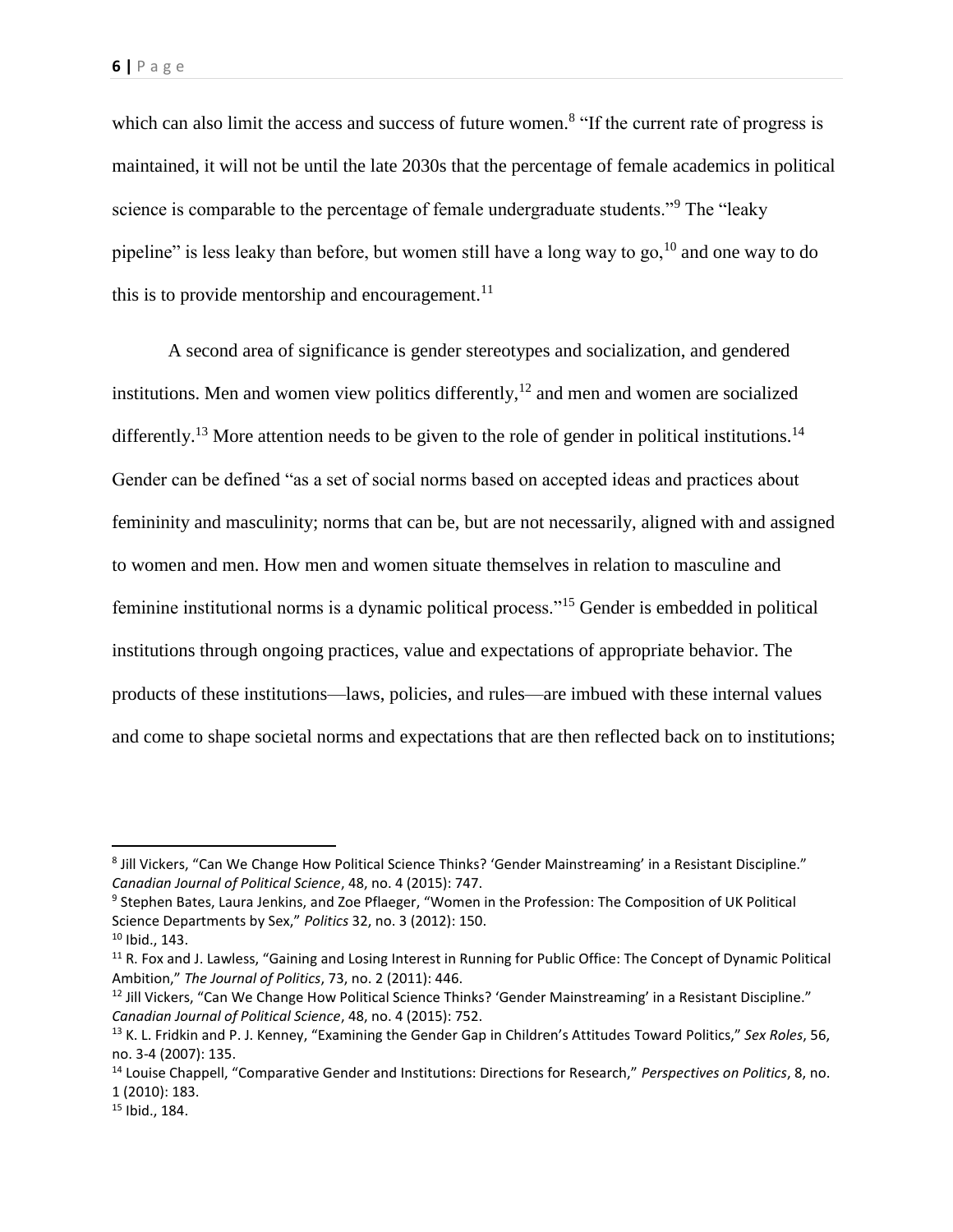in this sense gender and institutional outcomes can be seen as mutually reinforcing."<sup>16</sup> "Institutions are gendered, meaning, gender is present in the processes, practices, images, and ideologies, and distributions of power in the various sectors of social life. Thus, male behavior is regarded as the norm in legislative institutions and women feel pressure to adapt to those expectations."<sup>17</sup> The gendering of institutions is perpetuated by stereotypes and socialization, weaving a complicated web that is difficult to change, which continually inhibits the progress of women, albeit subliminally.

"Whether right or wrong, stereotypes are part of shared cultural knowledge, and stereotypes, such as those about women, even span cultural boundaries."<sup>18</sup> "Stereotypes are ubiquitous cultural constructs defining the appropriate social roles and behaviors for women."<sup>19</sup> "Stereotypes about women are multidimensional constructs reflecting beliefs about traditional gender roles, behaviors, and traits. As definitional boundaries, gender role stereotypes relegate women to positions in the home as mothers, wives, and caregivers."<sup>20</sup> "The stereotype socialization process is self-reinforcing: individuals learn to expect women will embody a set of characteristics, many women *do* embody these characteristics, and this cyclical process confirms the preexisting beliefs and thus reinforces stereotypic expectations."<sup>21</sup> "Prescriptive gender stereotypes have the greatest potential for limiting the success of women attempting to take on nontraditional leadership roles that might require them to behave in counter-stereotypic ways;"

 $\overline{\phantom{a}}$ 

<sup>16</sup> Louise Chappell, "Comparative Gender and Institutions: Directions for Research," *Perspectives on Politics*, 8, no. 1 (2010): 185.

<sup>&</sup>lt;sup>17</sup> Michele Swers, "Understanding the Policy Impact of Electing Women: Evidence from Research on Congress and State Legislatures," *PS: Political Science and Politics* 34, no. 2 (2001): 218.

<sup>18</sup> Ibid., 24.

<sup>19</sup> Ibid., 28.

 $20$  Ibid., 24.

<sup>&</sup>lt;sup>21</sup> Michele Swers, "Understanding the Policy Impact of Electing Women: Evidence from Research on Congress and State Legislatures," *PS: Political Science and Politics* 34, no. 2 (2001): 26-27.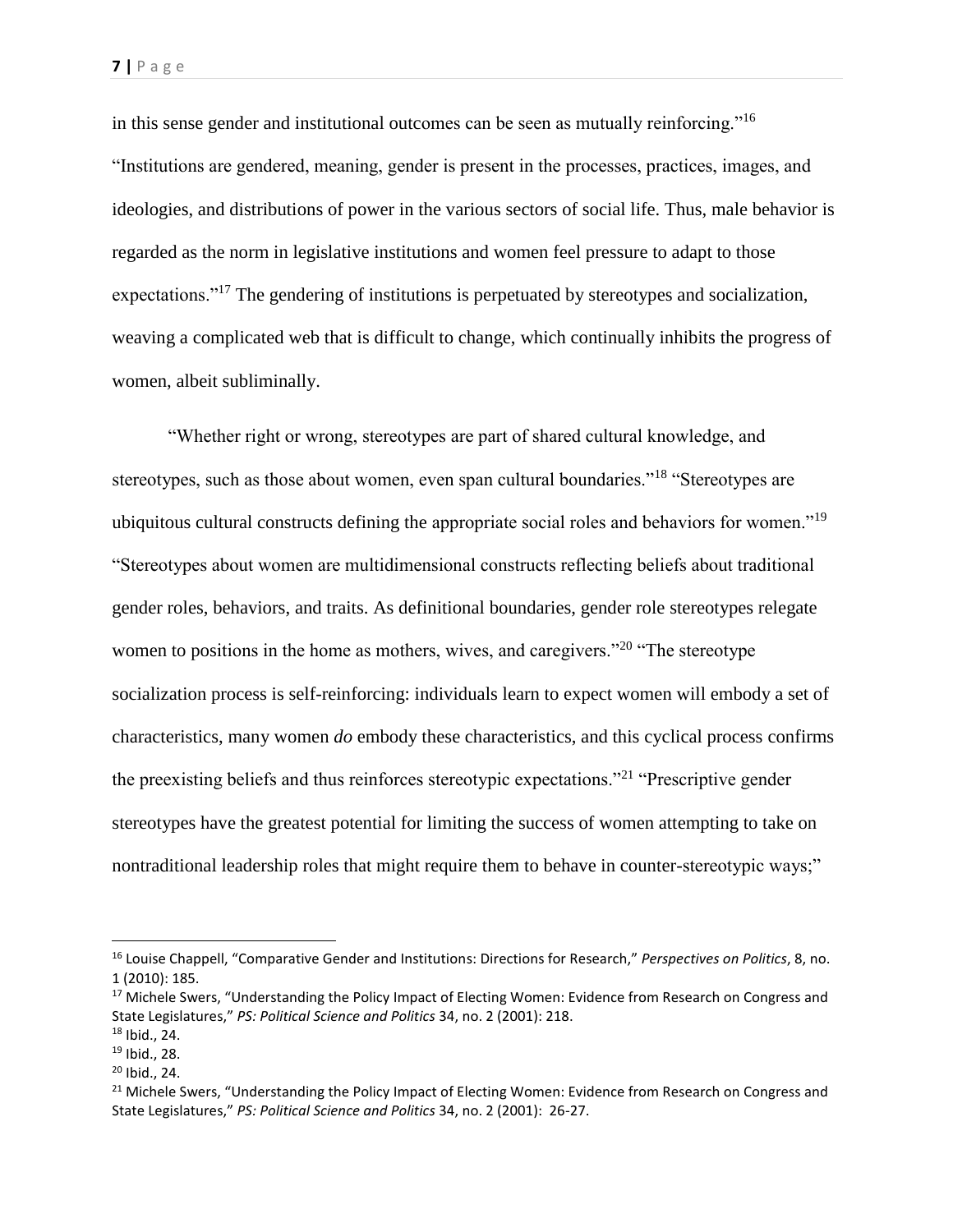however, the consequences thereof are often negative for female candidates because they have to come across as assertive and tough, but in the next breath may be accused of being unfeminine.

"Previous research on women in academia has shown that structural factors that reproduce men's dominance hinder women's career aspirations in universities. Key features that contribute to women's slow career development include unofficial flows of information, the invisibility of women to their male colleagues, disrespect of women's scientific merit, the segregation of women's and men's jobs and the difficult position of young female researchers."<sup>22</sup> "Gender differences and hierarchies are produced through a gendered division of labor that defines women's and men's jobs and the different values attached to them."<sup>23</sup> "Gendered symbols could be seen to operate on two levels. They define both what is legitimate political science and what a proper political scientist looks like. Both definitions were based on masculine norms."<sup>24</sup> It is problematic if those high up in the hierarchy value women's and men's expertise in different ways, because this places women and men in different positions at the very start."<sup>25</sup>

#### **Methods**

For my research, I conducted interviews with female political science students and political science professors. The student interviewees had a variety of backgrounds, experiences at Bethel, and majors. These interviews were kept confidential, and interviewees were presented with and signed informed consent forms clearly explaining the nature of my research. I also conducted participant observations, in which I observed the behavior, language, and participation

l

<sup>&</sup>lt;sup>22</sup> Johanna Kantola, "'Why Do All the Women Disappear?' Gendering Processes in a Political Science Department," *Gender, Work & Organization* 15, no. 2 (2008): 203.

<sup>&</sup>lt;sup>23</sup> Johanna Kantola, "'Why Do All the Women Disappear?' Gendering Processes in a Political Science Department," *Gender, Work & Organization* 15, no. 2 (2008): 207.

<sup>24</sup> Ibid., 213.

<sup>25</sup> Ibid., 216.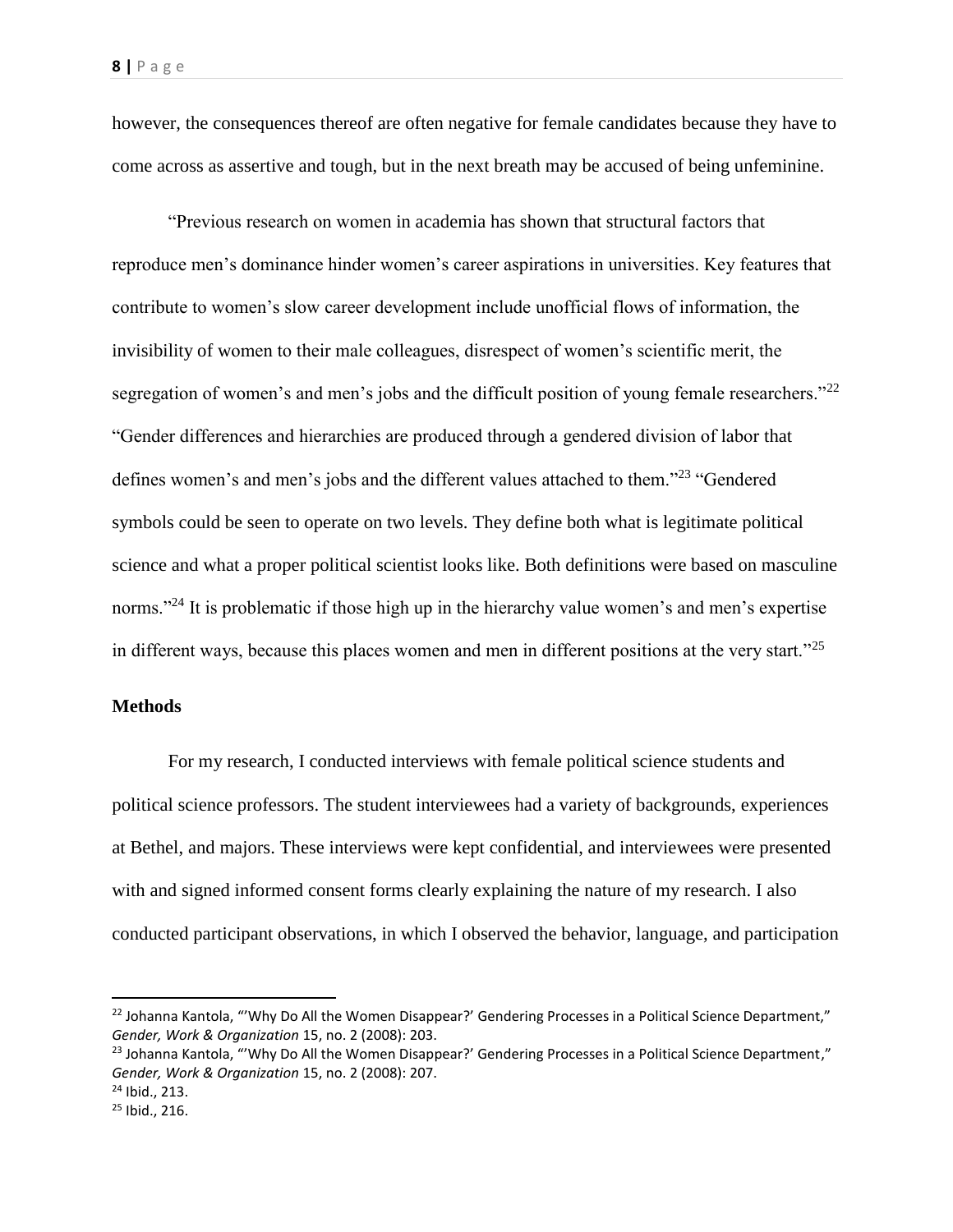levels of students in several political science classes and compared the behavioral differences

between men and women.

The questions I asked interviewees, with some variation depending on the direction

conversation went and whether the interviewee was a student or a professor were as follows:

- What piqued your initial interest and motivated you to pursue a degree in political science?
- What are your career plans?
- How would you describe your experience as a female student in the Political Science Department here at Bethel? How would you describe teaching here at Bethel's Political Science Department?
- Have you found it challenging to be a female political science student here? How so? What challenges do you think female political science students face?
- Have you ever observed gendered behavior either in yourself or your peers in political science classes or departmental activities? In your students?
- How do you think your male peers perceive you? /How do you think male students perceive their female peers?
- How connected or integrated into the department do you feel?
- Do you think Bethel's history and/or culture have contributed to how the department currently is?
- What do you think would happen if Bethel were to hire a female political science professor?
- Some female students have shared that they have a hard time contributing in class or to the department. How do try to make class or department activities a place where students feel comfortable enough to participate meaningfully?

The classrooms I observed were classes in which I was enrolled, and I did my best to

participate as I normally would in a classroom setting. Class 1 has 45.2% female students, and

54.8% male students. Class 2 has 45.7% female students, and 54.3% male students. Class 3 has

43.8% female students, and 56.2% male students. Each class period, I counted how many male

and female students were present, dividing those numbers by total attendance to obtain percent

men and women present. Then, over the course of class, I would tally each time (to the best of

my ability) a student spoke, recorded if they were male or female, and often recorded the nature

of their comments. I would then divide the number of times men and women contributed by the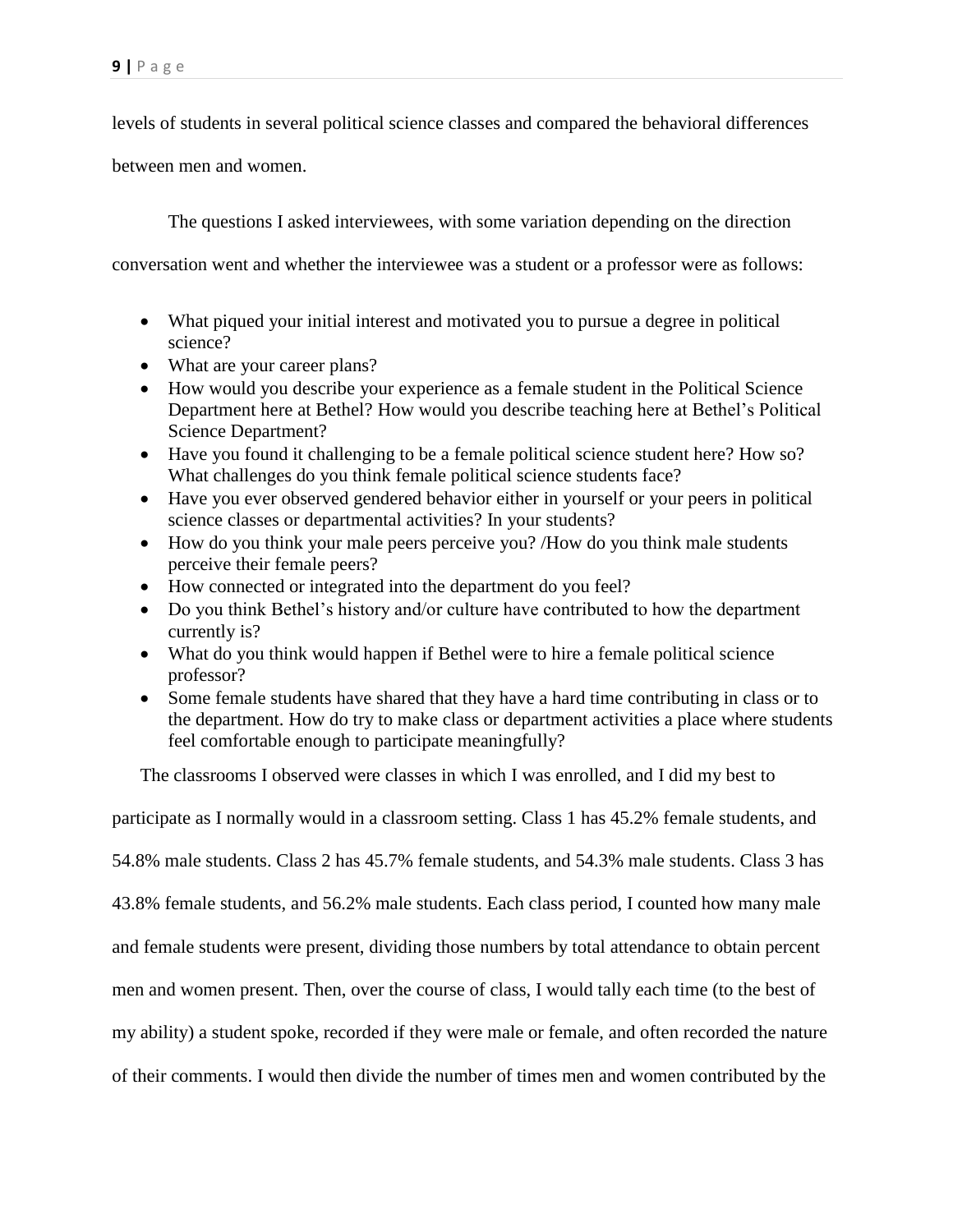total number of contributions to obtain percent men and women speaking in class. These results and observations were used to determine how much men and women were contributing in class, and the nature of those contributions.

#### **Findings**

The findings of my research have been organized into a series of themes that I will explicate based on data from interviews and observations.

The first theme we will discuss is the *participation levels and the nature of participation*. I considered participation to be raising one's hand to share an answer or ask a question or calling out an answer when it was prompted. More often than not, men talk more than women in class. Most female student interviewees described the struggle to contribute in class, either because of



concern for how they would be perceived by others, their own insecurities about their competence and grasp of subject matter, or the fact that they do not feel the need to process verbally. Several female student interviewees explained that it was easier to contribute if they had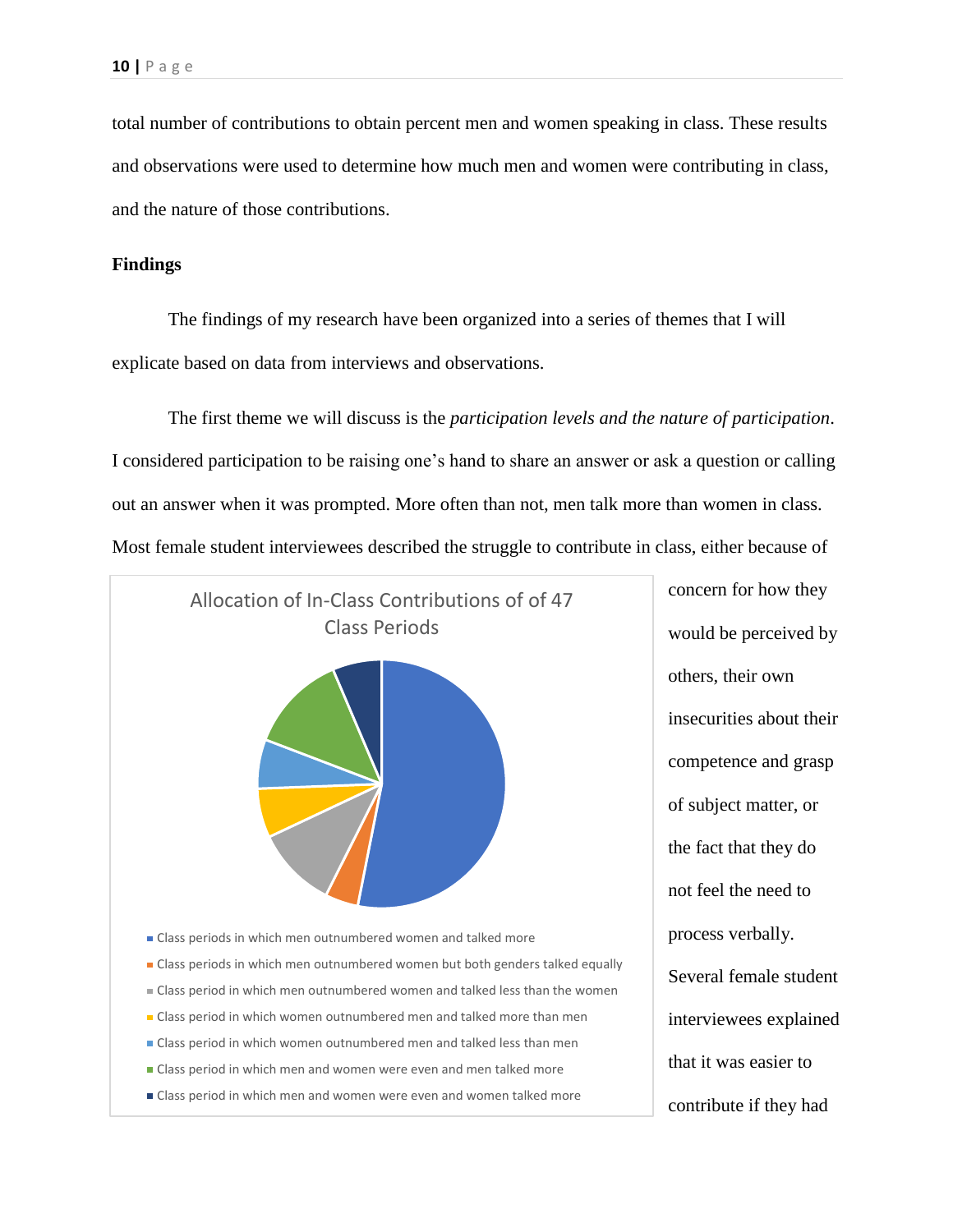a means of being drawn out into the conversation, or once they developed relationships with their classmates, especially their female peers, or when the classes were smaller, and the overall dynamic was much more close-knit. Professor interviewees also consistently noted that generally speaking, male students tend to dominate class discussion, and they have used varying approaches in efforts to account for that. However, these systems are not perfect, but on the other hand, they arguably do not need to be, since not every student is inclined to or able to contribute at the same level or in the same way as their peers, so some sort of "class-participation affirmative action" would be arguably absurd.

There were also some consistent classroom behaviors that I observed. Generally speaking, women sat next to other women, and men sat next to other men, often this would result in a predominately female side of the classroom and a predominantly male side of the classroom; if nothing else, students were almost always sitting at least adjacent to someone of the same gender. Although there is nothing inherently wrong with this behavior, and it is not exclusive to the Political Science Department, it limits the voices and perspectives from which students hear in small group discussion for example. Male and female students often did not talk to each other unless there was a preexisting relationship, but cross-gender interactions in the classroom also increased as the semester went on, presumably because some level of relationship developed over the course of the semester. Another classroom behavior that I observed was how women speak up: often it was less assured, or quiet at first, and then the professor would draw them out. Or female students would preface their question or comment with something along the lines of "this might be a stupid question, but…" There were multiple female student interviewees that were concerned with how their peers and professors perceived them, in that they did not want to come across as stupid or ignorant, or that they have already spoken too much, which often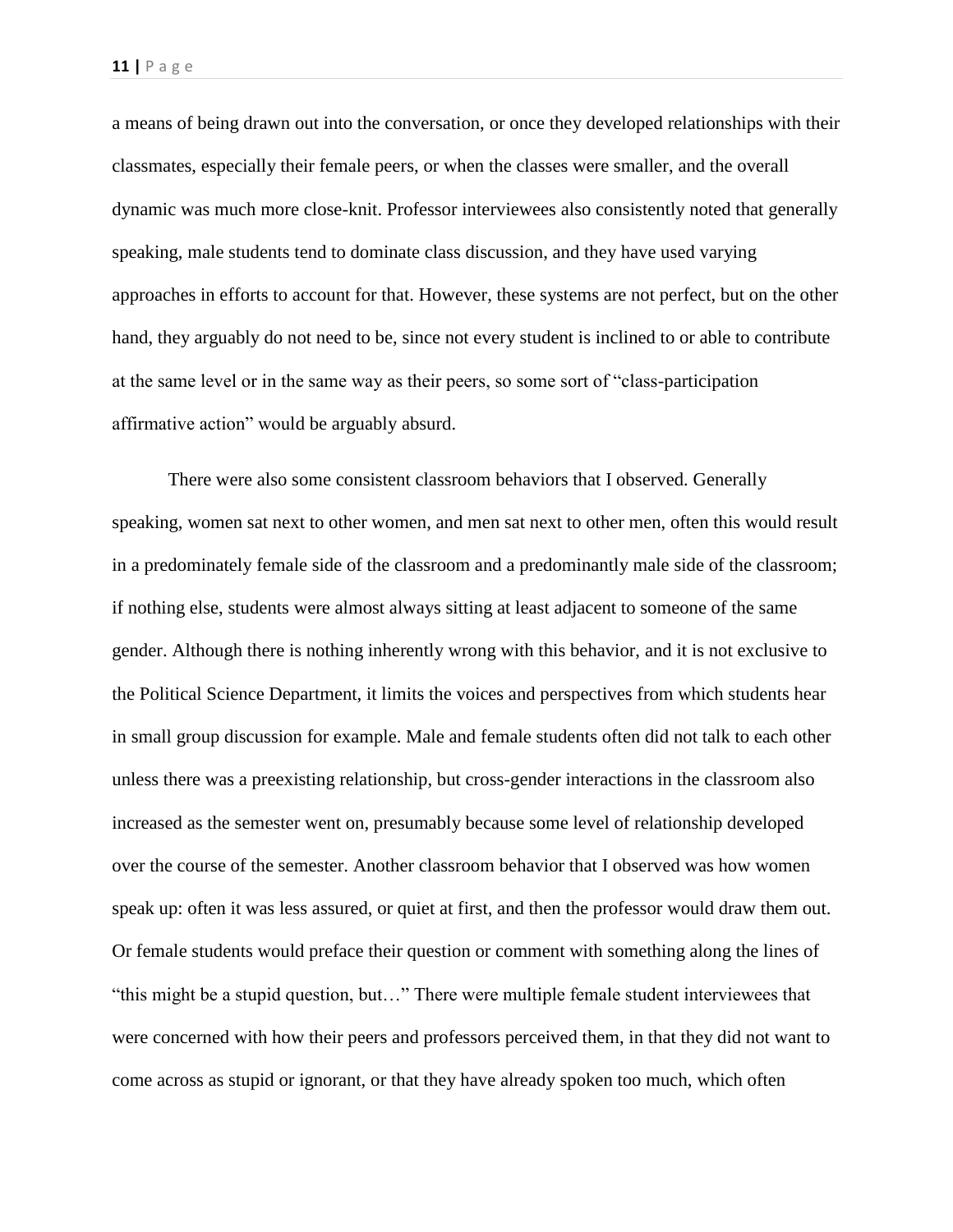precluded them from speaking. Needless to say, there is a lack of self-confidence in the classroom in female students, thus limiting their engagement and integration into the class and subject matter.

The second theme is the *challenges that female political science students face*. As the previous them implies, female students face challenges in the classroom when discussion is dominated by men. Several interviewees, both student and professor noted that many female students tend to defer to their male peers for various reasons, such as a personal sense of incompetence in a subject area, concern about the perceptions of others, concern about having the "wrong" answer, etc. Furthermore, some interviewees also asserted that some male students may assume that women are deferring to them because they prefer not to contribute. One professor described that when discussion is dominated by men, it often causes women to defer further to men, thus creating a vicious cycle of cross-purposes and decreasing female classroom participation. Professors and students alike also identified the challenge women face of subliminal sexism and poor representation in upper echelons of academia and politics. Subliminal sexism may manifest itself in micro aggressive comments, that often go unnoticed because we are desensitized to them, unsuccessfully eradicated sexist practices in hiring or institutional norms, which often results in poor representation of women and People of Color.

The lack of women and People of Color in positions of leadership and authority makes relating to goals, ideologies, and narratives more challenging for some groups, and it is harder to picture oneself in a similar position because there is not a picture to which they can aspire. One female student interviewee directly described this as a significant challenge for her, in that she found it difficult to enter into narratives, picture herself in the future, and see how some topics applied to her because the voices of women and People of Color were not included in the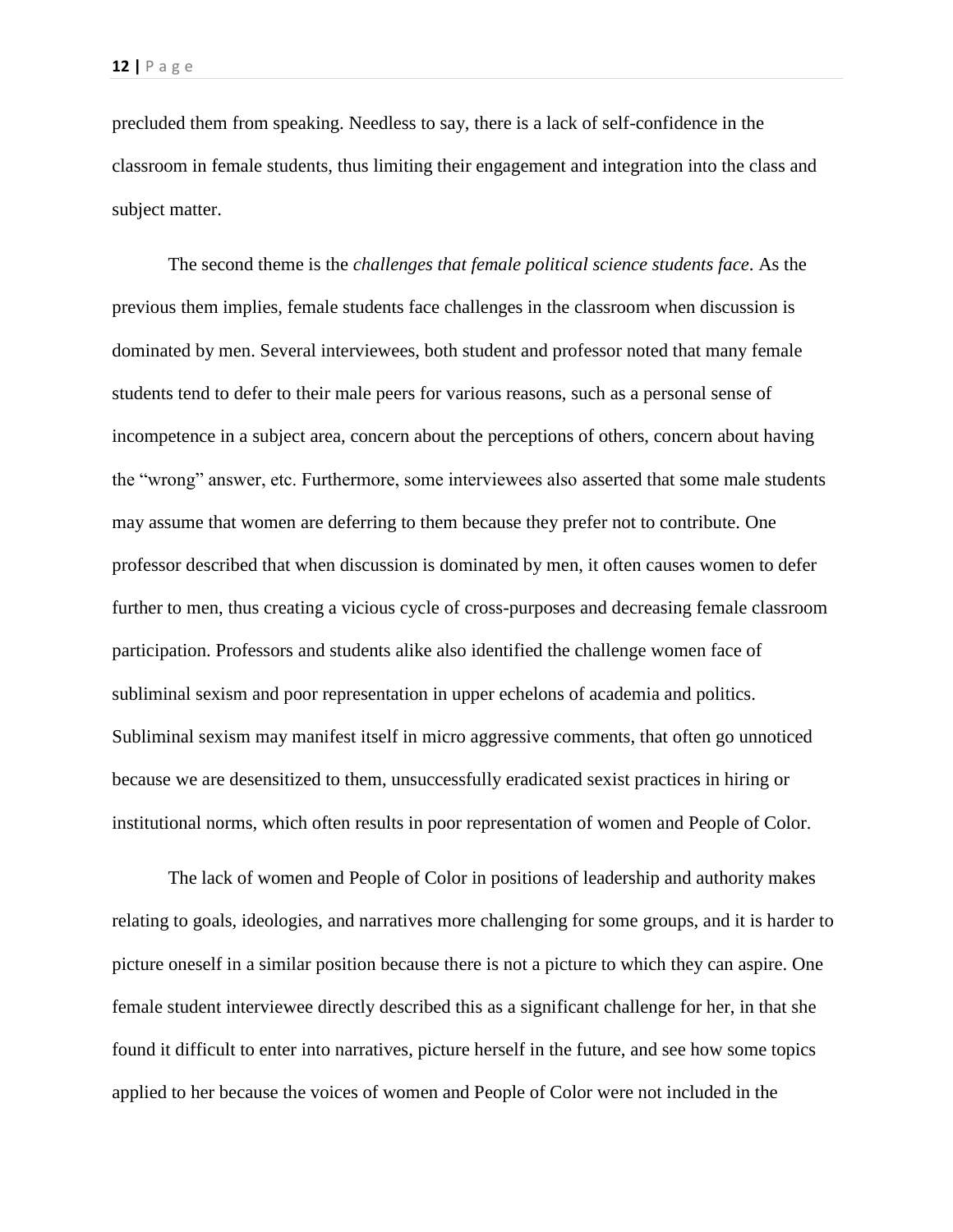narrative. Another component of the challenge that comes with having insufficient female role models is that fewer women are cited and assigned in the courses taught in this department; therefore, at least in class, women are exposed to few voices and perspectives that are closer to their own. Additionally, when asked to describe a "typical political scientist," almost every female student interviewee said something along the lines of "white, middle-aged man who is relatively well-dressed, is well-read, and kind of nerdy." The frequency of this response demonstrates that female political science students do not picture someone representative of themselves when asked to describe a political scientist.

Another challenge that female political science students face is sexism and incredulity. Although each interviewee could not point to instances or practices that they found to be overtly sexist, many mentioned subliminal practices, such as how some of Bethel's culture and history promotes college as a dating or match-making service or relegates men and women to particular gender roles. Professors described comments their female colleagues have shared with them about having children or male students challenging their authority and expertise. When interviewees were asked about a hypothetical situation in which Bethel hired a new professor who was female, there were two common parts to their responses: first, that it would be an excellent addition, because it would add relational depth and a new perspective; and second, there is concern about how they would be received, and interviewees did not want to assume that simply the presence of a female professor would fix all of the other issues and challenges female students face.

A third theme that has arisen through my research is the *institutional factors* that have contributed to the current condition of the Political Science Department. Due to the hiring practices, parameters, and applicant pool for hiring over the last several years, the department is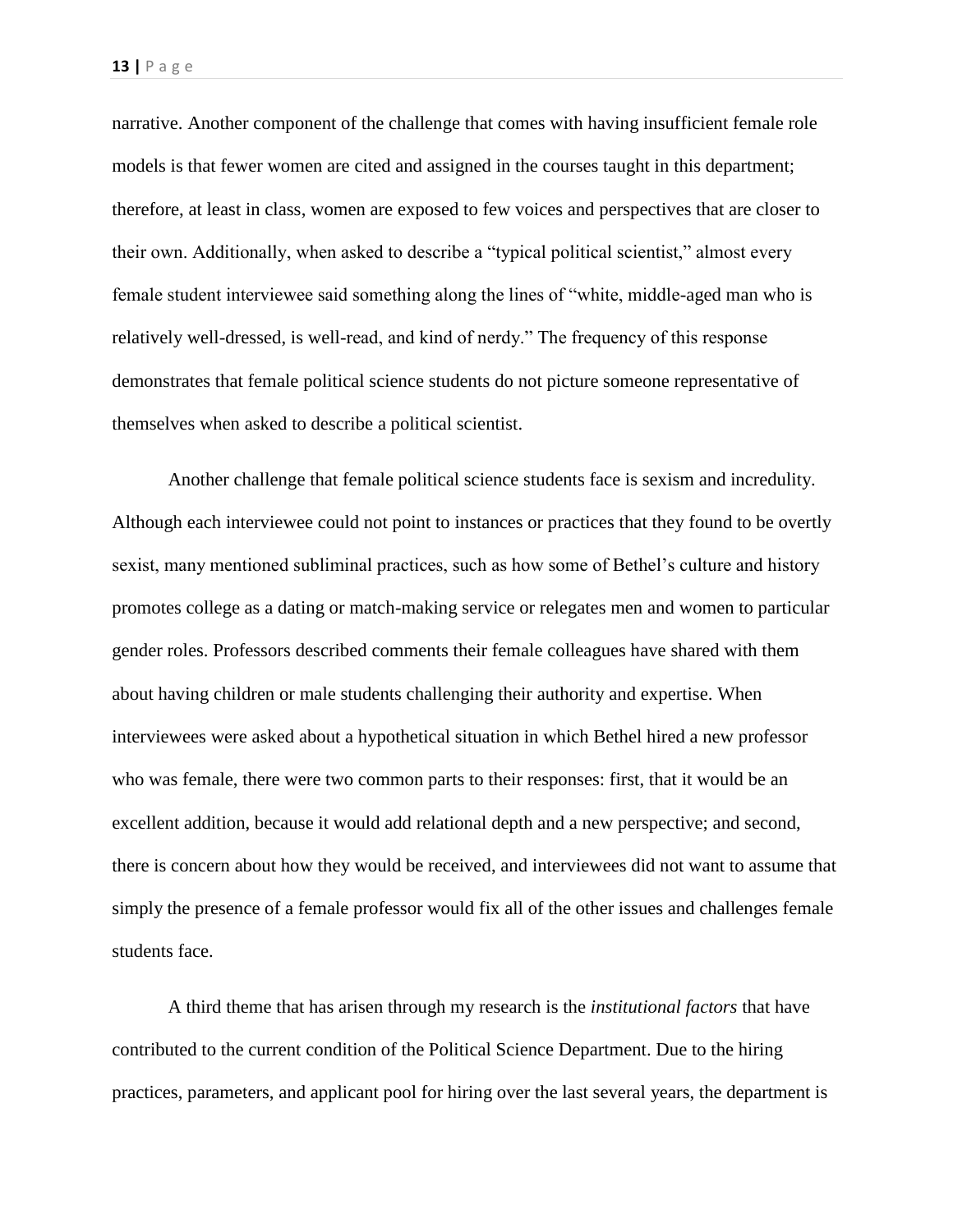staffed how it is today. Attention and concern was intentionally given to diversity, but because of other factors, the pool of qualified applicants was limited. This should not be taken as a critique of any of the current faculty, rather it is a brief explanation of the recent history of the department. The professors also shared that they are acutely aware of the demographic within their department, and they have striven to be sensitive to the implications thereof.

Fourth, throughout interviews with female students, the existence of a *set of assumed knowledge and behavior* has surfaced, which has contributed to *marginalization* and *limited integration* within the department. Several female student interviewees, especially those who are double majoring, have described an assumed set of knowledge and behavior that helps one be socially and intellectually integrated into the department. First, one is expected to be very up to date on current events. Second, one is expected to participate in certain department activities, such as Model United Nations, Pi Sigma Alpha, College Democrats or College Republicans. Third, unless one is a declared major, they may not receive all relevant department news, and for students who are double majoring, they feel spread thin and often forced to choose between their two majors.

This assumed knowledge and behavior can be incredibly marginalizing if one does not participate or buy in in the same or expected way. This lack of social integration can limit the social and professional connections students may develop, or if they cannot picture themselves like everyone else or they feel that the narratives do not represent them, social and intellectual integration can be severely stunted. This is especially harmful when you consider the mental, emotional, social, and intellectual growth that occurs during college, and it can also affect how female students pursue post-graduate degrees and careers.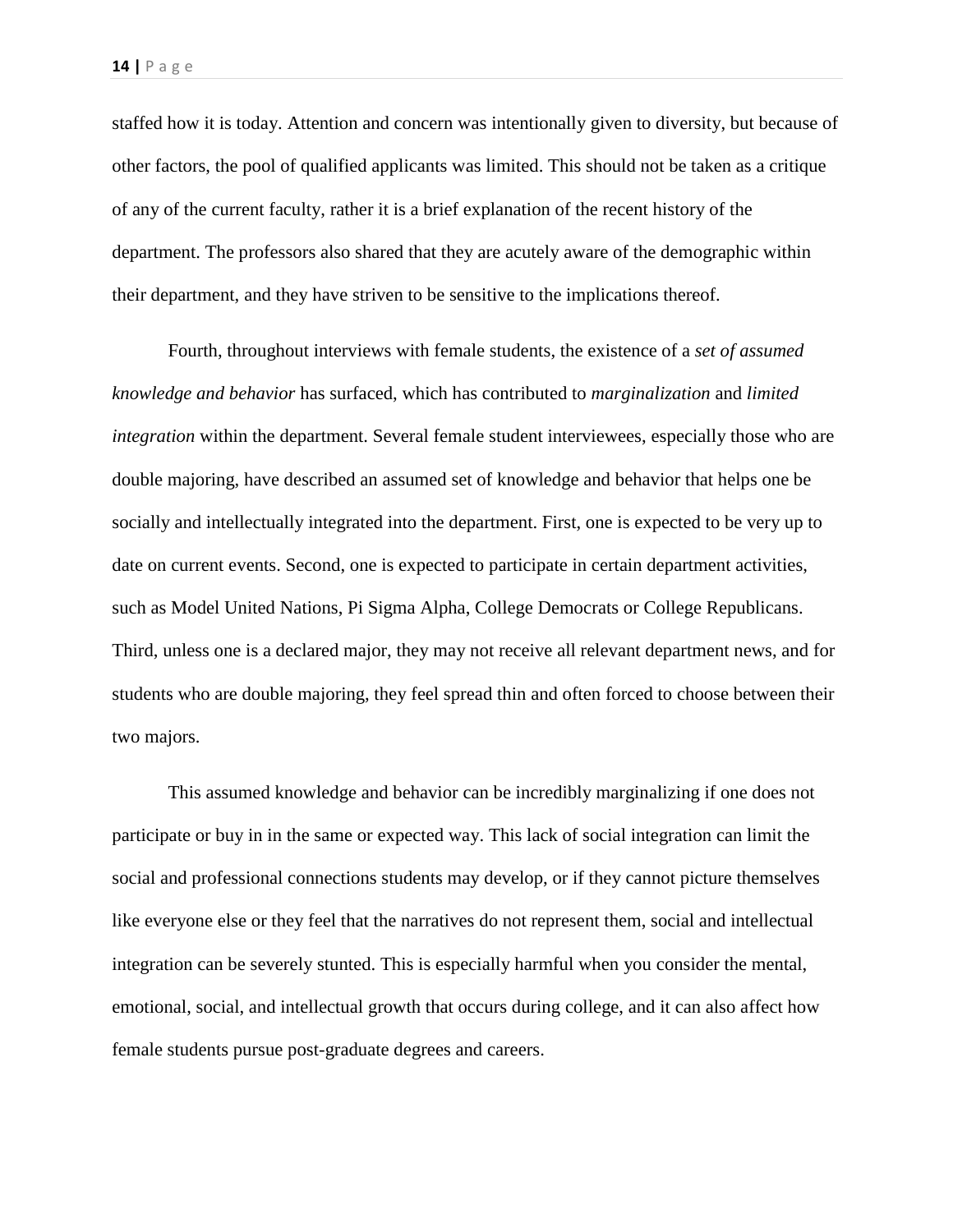The problem for the department with marginalization and limited integration is that even if a student is double majoring and may therefore have other networks, or they choose to withdraw or only partially integrate, they are still connected with the Political Science Department of Bethel University, so if there are social and intellectual issues and disparities, it behooves the department in multiple ways to change that trend.

The above themes have portrayed a multifaceted assessment of the current state of the department, but the next two themes indicate what the department is doing well and what it can continue to do to improve. Some other manifestations of the department's health include relative gender parity among students statistically speaking, and the variety of ideas and perspectives among students and professors, academic rigor and ideological humility and curiosity, and sensitivity to areas of need and growth just to briefly name a few.

The fifth theme is that of *relationship*. Without exception, every interviewee at some point mentioned the value of relationship between colleagues, peers, and in student-professor relationships. Several interviewees described in detail how much the relationships they have formed within the department have been meaningful to them, and how Bethel's intentionality surrounding relationship contributes to these relationships. Interviewees shared how relationships with their peers affected their inclinations to respond in classes, as well as their desire to be involved in the department in other ways. However, due to challenges of cross-gender relationships, there are limits to the relationships between female students and male professors. Since the power and value of relationships in the department has been thoroughly established, this provides great optimism and potential when viewed considering the other aforementioned themes. Increased and enhanced relationships within the department will benefit the department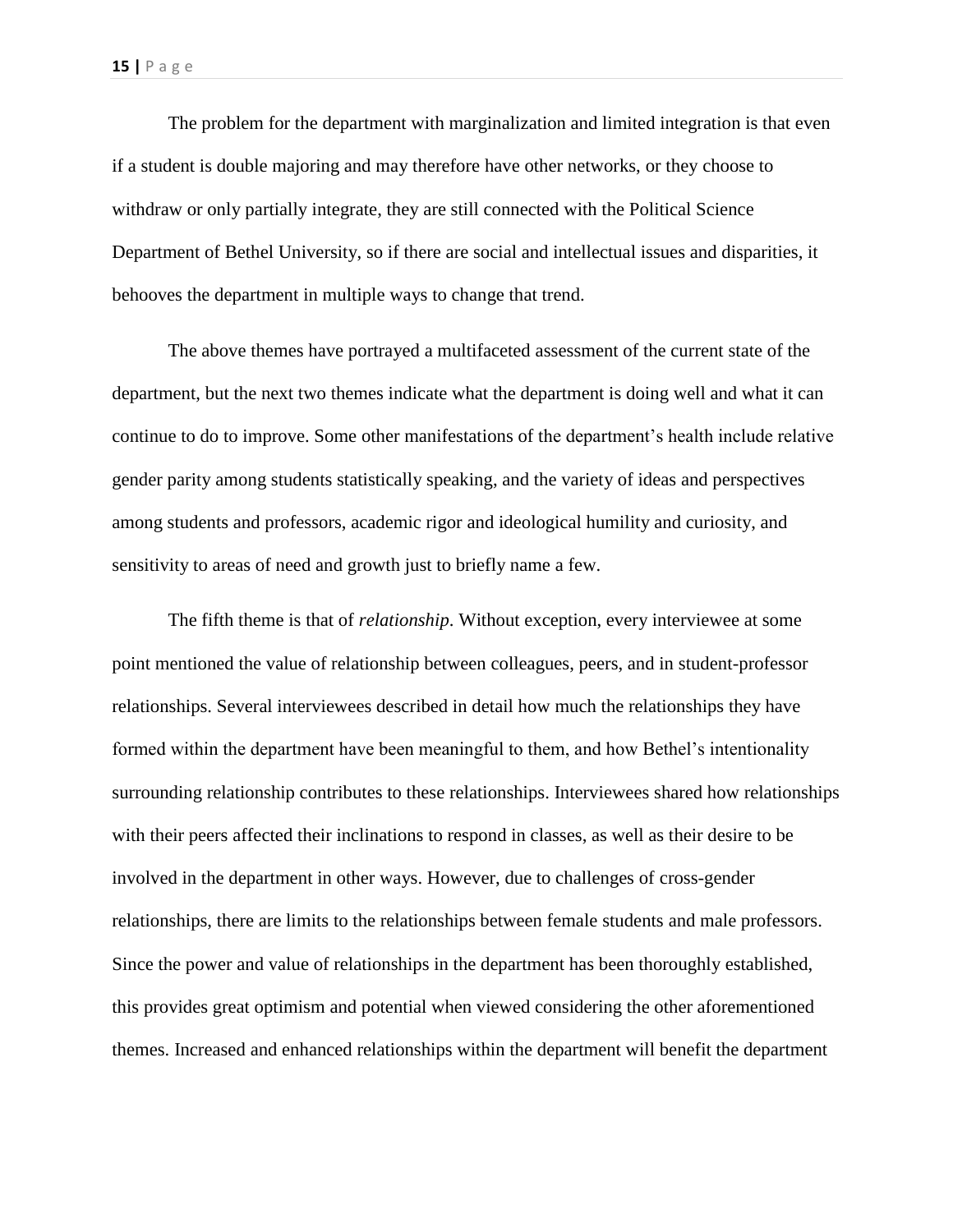by promoting social and intellectual growth, and there is significant potential for growth to occur because of the existing relational foundation of Bethel and the department's culture.

The final theme flows directly from the previous one: *mentorship*. As previously established, there are limits to the current professor-student relationships, but relationship is a key factor in the social and intellectual success of students, and some female students' needs are not being met currently. Multiple professors described certain situations where they have addressed the need for female students to have female mentors. Furthermore, almost every female student interviewee discussed their desire for female mentorship in their field, and for some, how they have pursued that and how it has helped them to grow for the better. Some have found mentorship in other departments, through family and other social connections, other female supervisors, and they have extrapolated the lessons they have learned upon their engagement with political science. Mentorship has also proven to be a significant component to retention according to my preliminary research and can help prepare female students for their future goals and endeavors.

## **Discussion**

Ultimately, there are significant connections between relationship, mentorship, confidence, and social and intellectual integration. When students feel more integrated, they are more inclined to be meaningfully engaged, which may contribute to the improvement of gender parity in class discussions and prepare students to be stronger leaders and interlocutors. Confidence in one's own skills and knowledge are also a significant factor in female contributions, so it is important to foster an environment in which encouragement and empowerment are key, otherwise these trends may never change.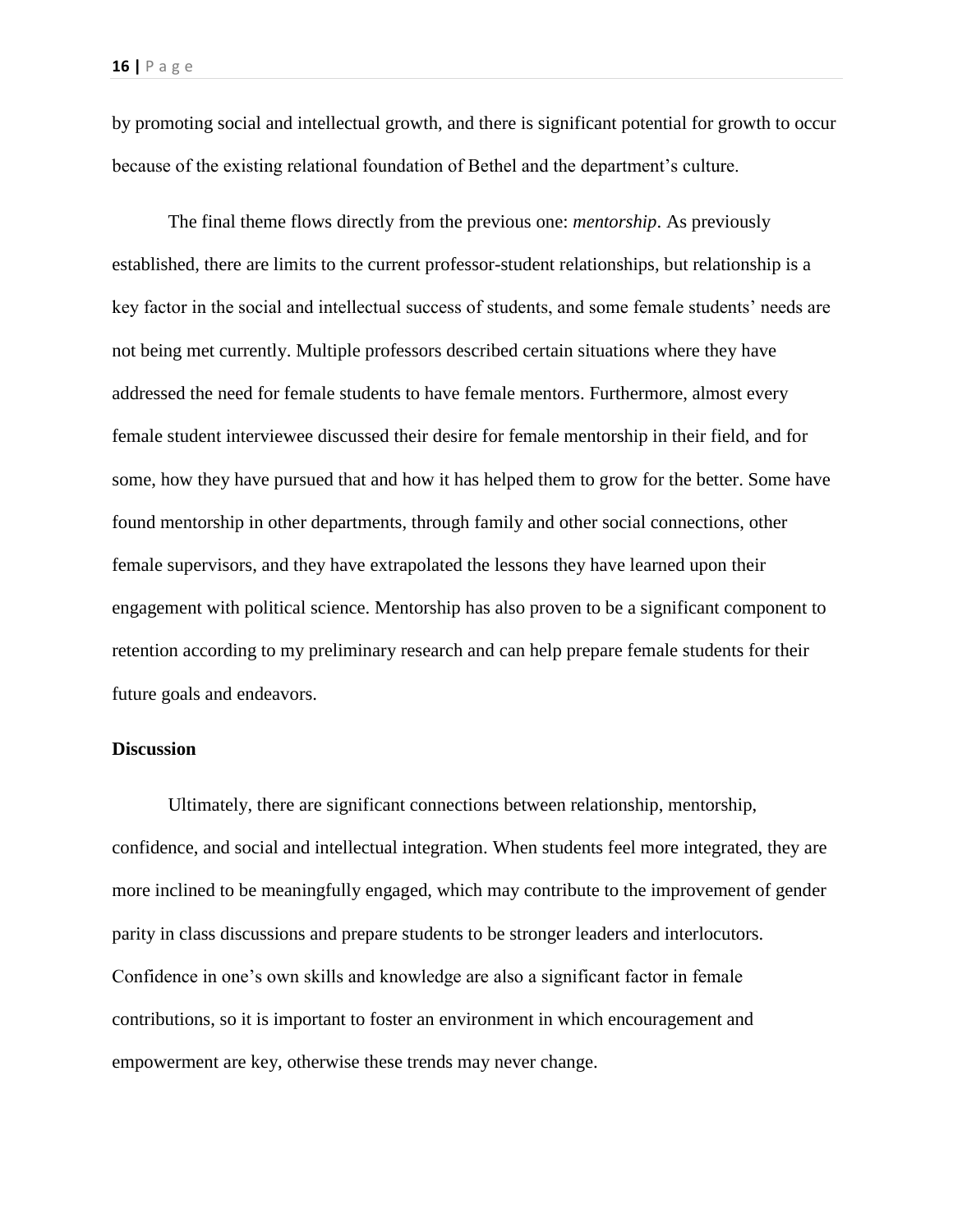In comparison to other political science departments I encountered in my preliminary research, Bethel is doing exceptionally well. The department has relatively close gender parity between its majors, is sensitive and curious about gender and its role in the department, has a legacy of strong female political scientists, both in Stacey Hunter Hecht and alum. Bethel is a product of broader social norms about the role of women in academia, politics, and the home that is informed by gender socialization, evangelicalism, and history. Bethel as an institution and the Political Science Department as subordinate institution perpetuate these norms, and the various aspects of this reality complicate one another. Since Bethel is not in isolation in this issue, students will be continually faced with these realities once they leave; therefore, there is a need to address them at the level where we have the capacity to do so and contribute to positively preparing and equipping female students to encounter those future situations with confidence and a sense of empowerment and dignity.

# **Conclusion**

Throughout this project I was able to answer my main research questions about the role of gender in the Political Science Department here at Bethel, and I learned meaningful lessons about the experiences of women within the department. Further research could entail studying more classes and engaging in broad surveys of the major about gender and gender roles. Research could also extend to examining how students have connected to female mentors from other departments. It would also be interesting to hear from female Bethel alum about their stories and how they have dealt with similar situations, or how they have dealt with challenges in their fields. This study is not exhaustive, nor were my methods foolproof, but it has served to explore the nature of gender in the Political Science Department and has shed some light on some occurrences within the department that deserve further attention. Overall, the department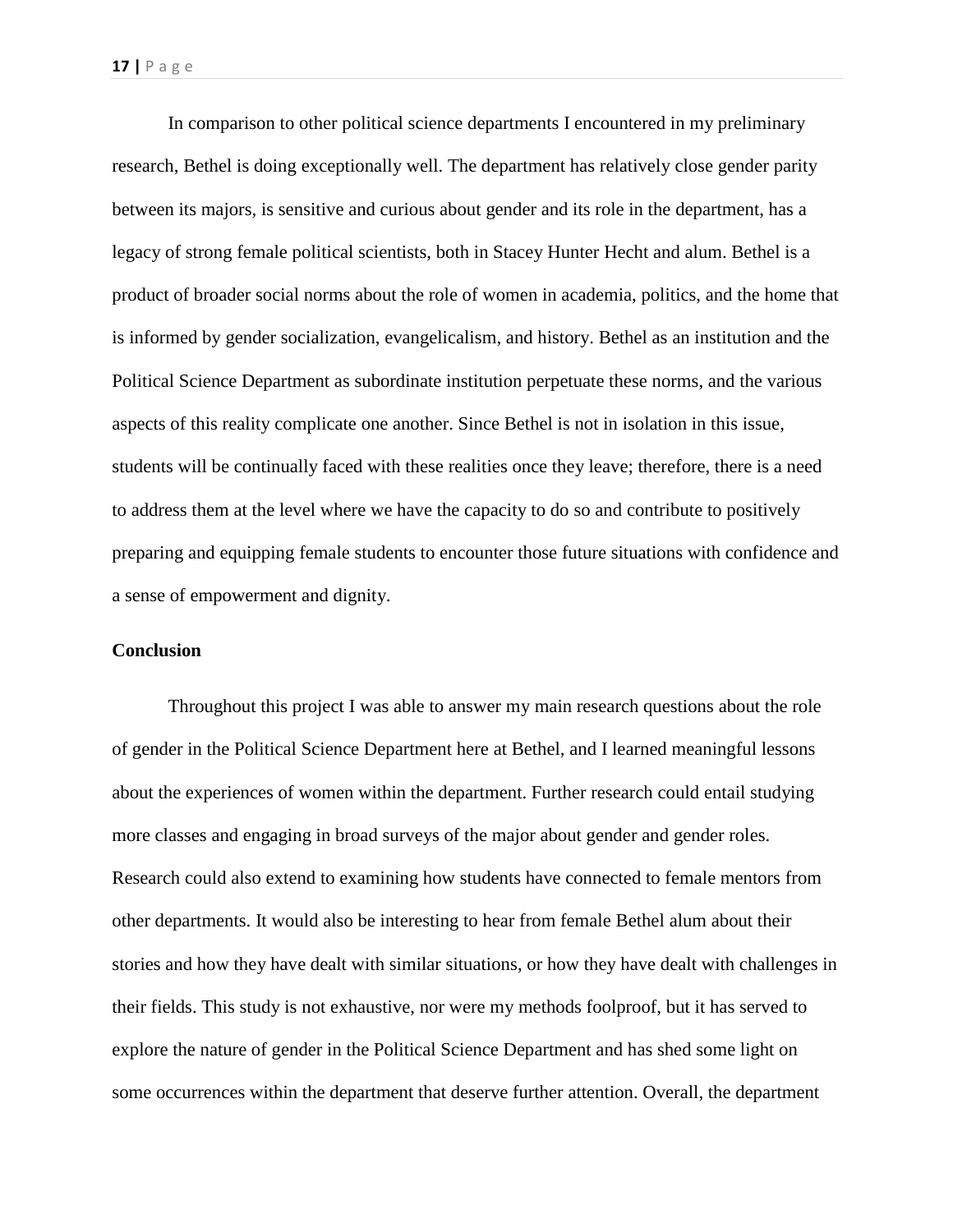was very self-aware, in that every professor commented on how they are acutely aware that their all-male faculty can present some challenges, and that it is something to be carefully examined. This self-awareness is vital to the continued growth and health of the department, both in areas pertaining to gender and those that do not and shows Bethel's overall health in comparison to other schools studied in my preliminary research in which the role of gender is not critically examined or observed.

#### **Suggestions**

My research has led me to make some suggestions that may improve relational dynamics within the department and create space in which to discuss the issue of gender in political science. First, based on female student interviewees' responses to the questions about a female professor and female mentorship, it would behoove the department to explore possibilities of developing a mentorship or female focus group program for female political science students. Consider how in the Business Department or in STEM majors they have events and programs for female students. Clearly, political science is still a field that presents various challenges to women simply because of their gender. The Political Science Department should seriously consider ways in which it can encourage female students and prepare and equip them to enter a field that is still often dominated by men. Providing mentorship and development opportunities, this department could be an important part in changing the lasting trends of gender inequalities in political science.

Second, a mentorship or community programs would help to increase social capital within the department. Although some students felt very well integrated, included, and respected within the department, there were others that did not. Increasing social capital has the potential to help students invest more in subject matter, relationships, and other department activities. In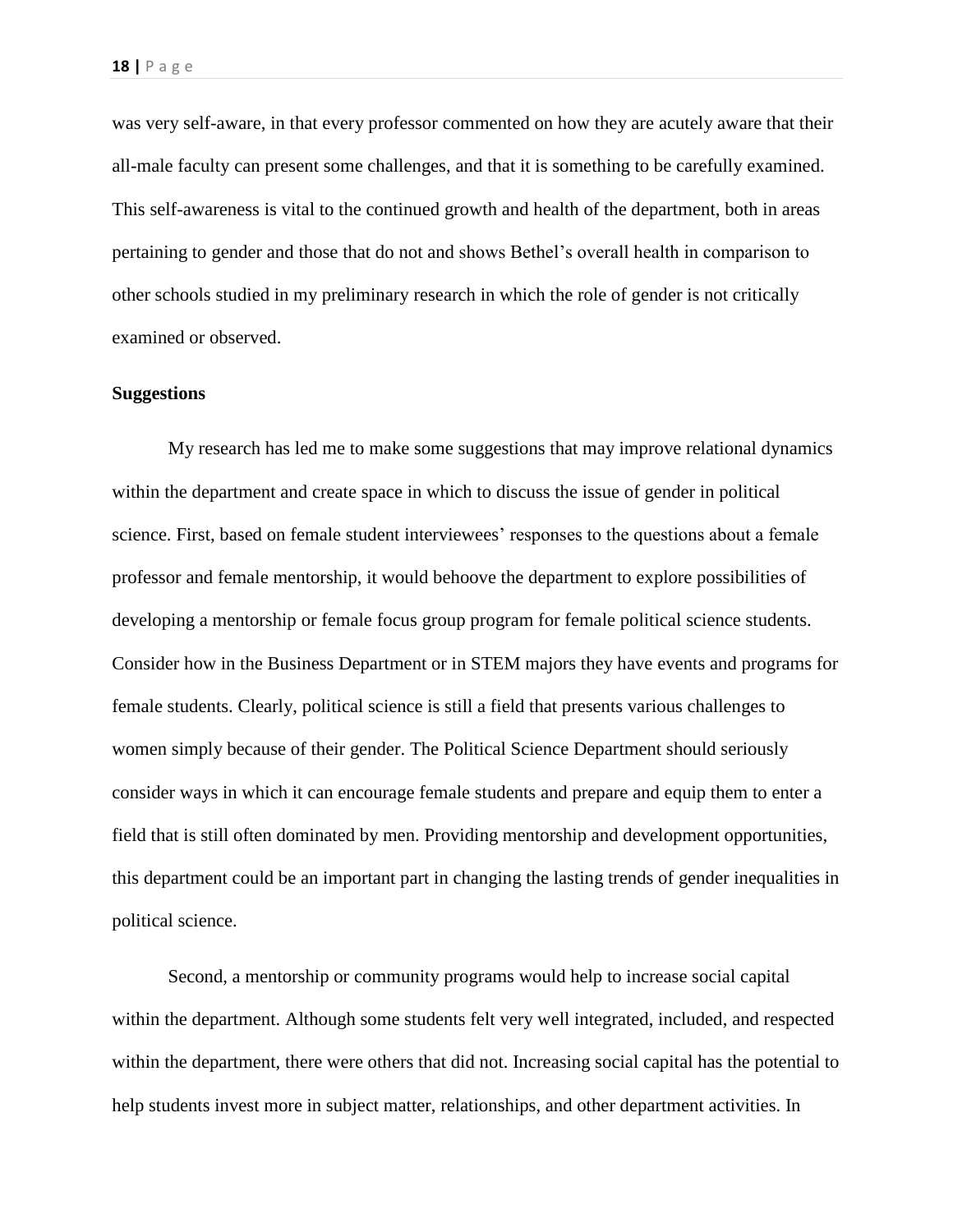$\overline{\phantom{a}}$ 

conjunction with increasing social capital within the department, I would argue that the department would benefit from a shared space which allows for easy student access to news, opportunities, professors, and peers—arguably this already exists in AC second floor, but it is often disrupted, and the department informational boards are somewhat disjointed because they are not very close to each other. There is not a designated space for the department, which limits spontaneous interactions and growth of social capital.

During interviews with the professors, some ideas that frequently surfaced were the value and unique type of education that a liberal arts education like what Bethel provides, and the fact that although political scientists like to consider themselves socially enlightened and progressive, it is a slow-moving field when it comes to meaningful gender parity. The problem is no longer getting female students into the major, but making sure that if that is their desire, that they can obtain senior leadership positions in their fields without the subliminal challenges that persist because of normative gender ideologies.

Liberal arts schools, because of their emphasis on diverse points of views and multidisciplinary approaches makes them an environment ripe for critical political discussion. The discipline of political science, "is particularly well placed to provoke examination of political values and of competing claims about political goods, and of how competing claims shape politics."<sup>26</sup> Furthermore, "political science has studied itself with respect to women's advancement far less than economics, sociology, and a number of the hard sciences."<sup>27</sup> As mentioned previously, "If the current rate of progress is maintained, it will not be until the late

<sup>&</sup>lt;sup>26</sup> Carol Nackenoff, "Why Liberal Arts Colleges Can Often do Political Science Better than Big Research Institutions: A Reflection from an Americanist," *Polity*, 46, no. 1 (2014): 105.

<sup>&</sup>lt;sup>27</sup> Stephen Bates, Laura Jenkins, and Zoe Pflaeger, "Women in the Profession: The Composition of UK Political Science Departments by Sex," *Politics* 32, no. 3 (2012): 139.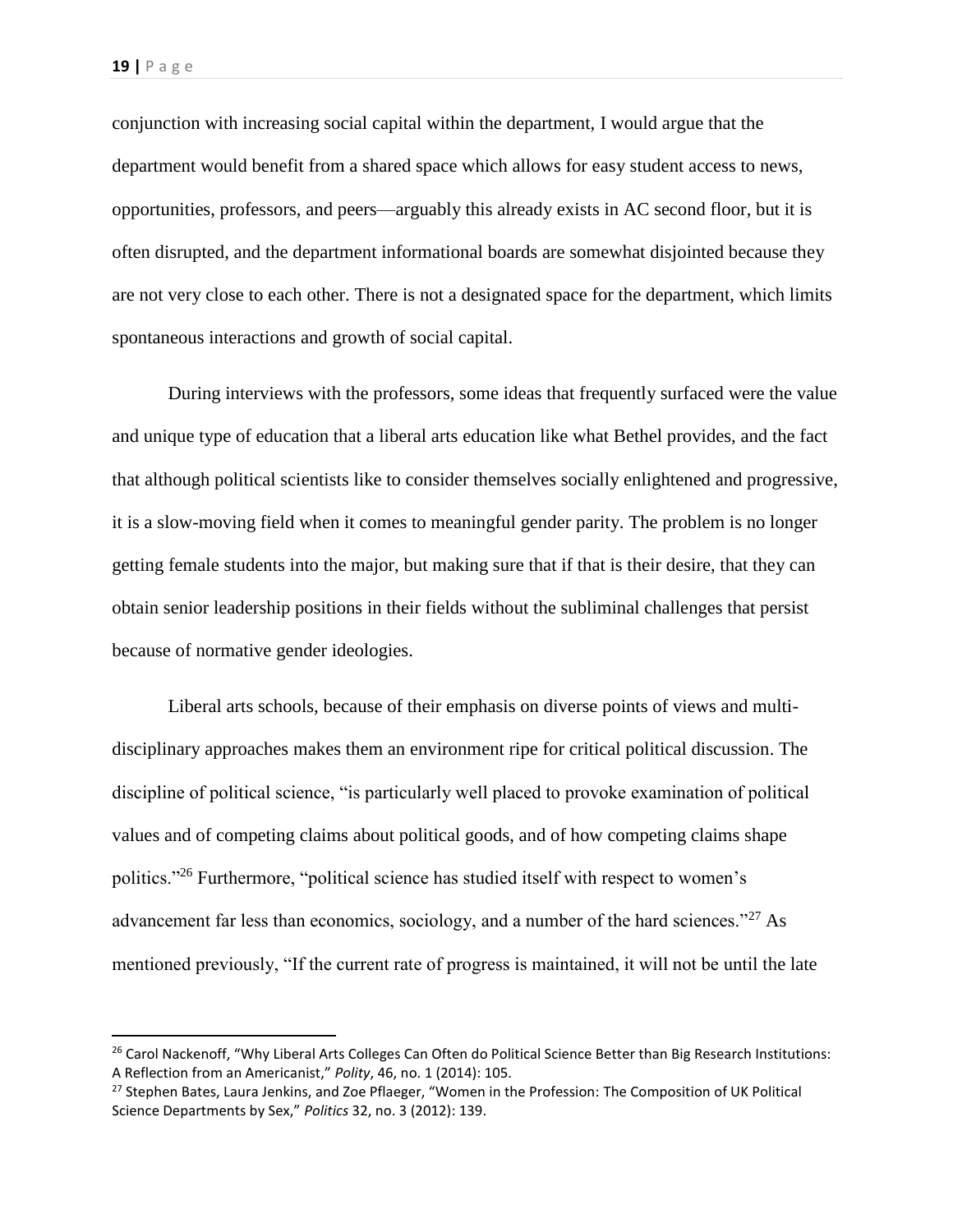$\overline{a}$ 

2030s that the percentage of female academics in political science is comparable to the percentage of female undergraduate students."<sup>28</sup> "It is perhaps curious that a profession that is often concerned by these inequalities has not accorded more attention to its own backyard."<sup>29</sup>

<sup>&</sup>lt;sup>28</sup> Stephen Bates, Laura Jenkins, and Zoe Pflaeger, "Women in the Profession: The Composition of UK Political Science Departments by Sex," *Politics* 32, no. 3 (2012): 150. <sup>29</sup> Ibid., 150.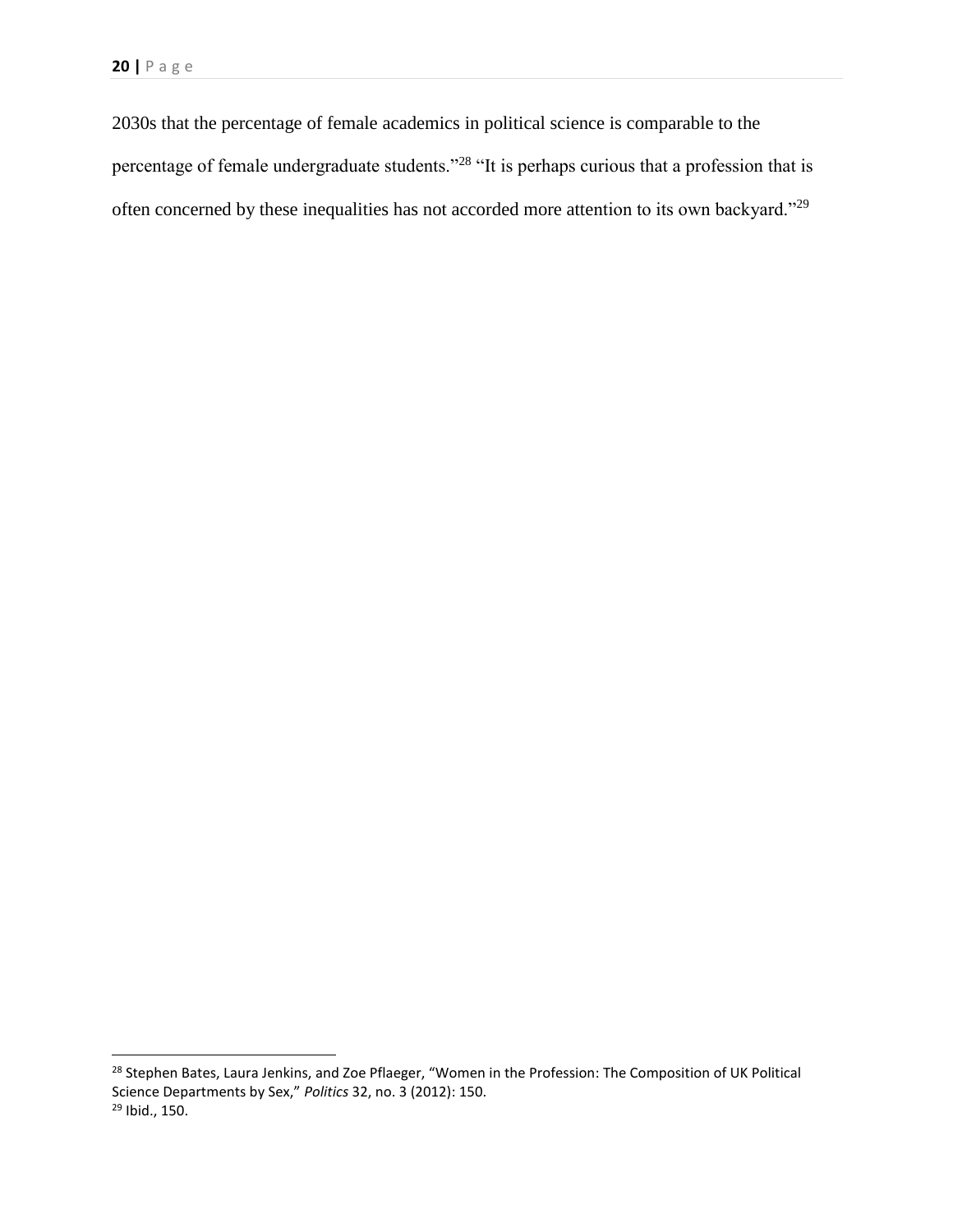#### References

- Bates, Stephen, Laura Jenkins, and Zoe Pflaeger. "Women in the Profession: The Composition of UK Political Science Departments by Sex." *Politics* 32, no. 3 (2012): 139-152.
- Bettinger, Eric P., and Bridget Terry Long. "Do Faculty Serve as Role Models? The Impact of Instructor Gender on Female Students." *The American Economic Review* 95, no. 2 (2005): 152-57.
- Cassese, Erin C., and Mirya R. Holman. "Writing Groups as Models for Peer Mentorship among Female Faculty in Political Science." *PS: Political Science and Politics* 51, no. 2 (2018): 401–5.
- Chappell, Louise. "Comparative Gender and Institutions: Directions for Research." *Perspectives on Politics* 8, no. 1 (2010): 183-89.
- Fox, R., & Lawless, J. "Gaining and Losing Interest in Running for Public Office: The Concept of Dynamic Political Ambition." *The Journal of Politics*, 73, no. 3 (2011): 443- 462.
- Fridkin, K. L., & Kenney, P. J. (2007). Examining the Gender Gap in Children's Attitudes Toward Politics. *Sex Roles, 56*(3-4), 133-140.
- Kantola, Johanna. "'Why Do All the Women Disappear?' Gendering Processes in a Political Science Department." *Gender, Work & Organization* 15, no. 2(2008): 202-225.
- Nackenoff, Carol. "Why Liberal Arts Colleges Can Often Do Political Science Better than Big Research Institutions: A Reflection from an Americanist." *Polity* 46, no. 1 (2014): 98- 106.